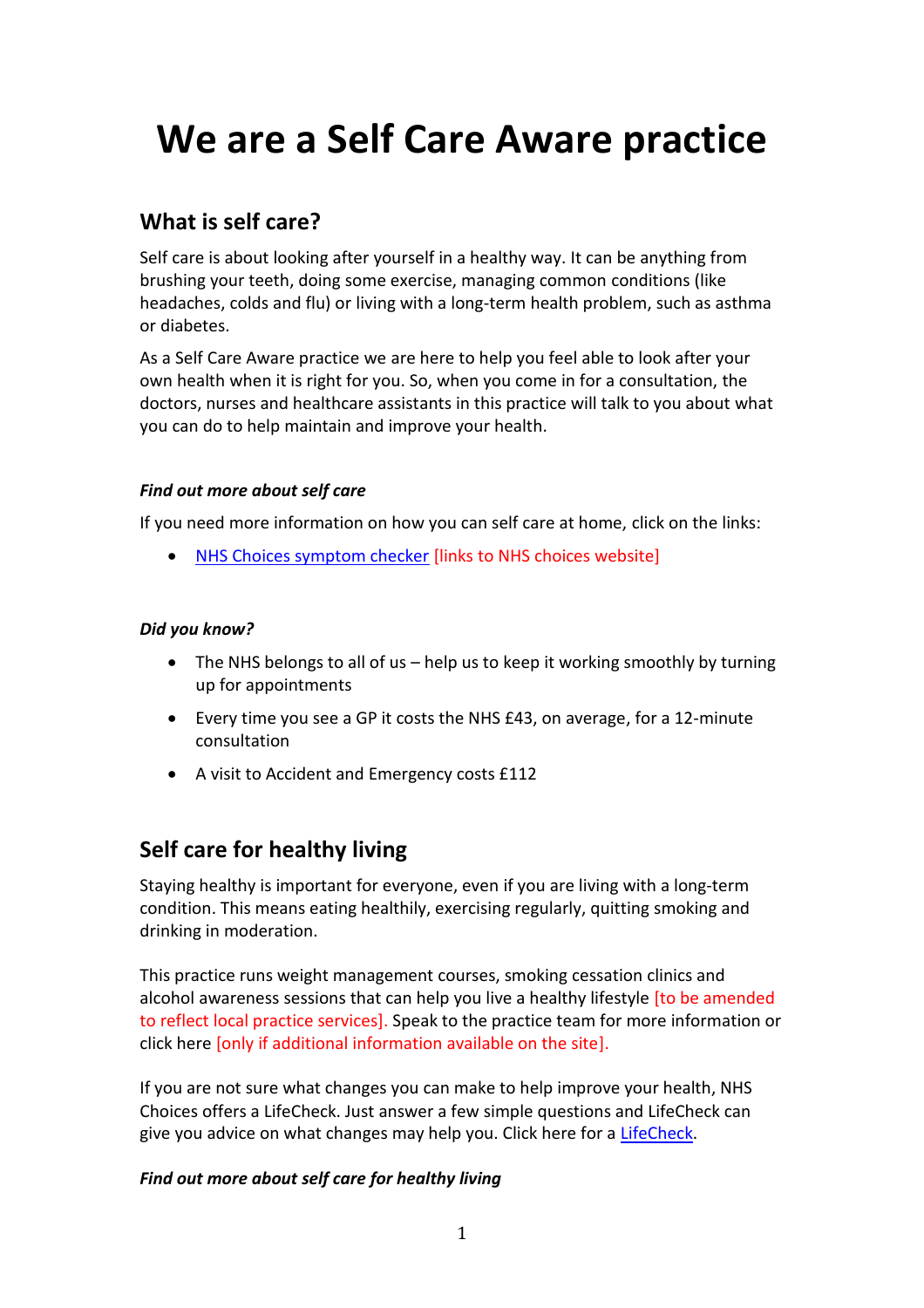NHS Choices provides lots of useful information on how you can improve your health and wellbeing. Click on the links to find out more.

#### **I want to [lose weight](http://www.nhs.uk/LiveWell/Loseweight/Pages/Loseweighthome.aspx)**

- [Am I a healthy weight?](http://www.nhs.uk/Tools/Pages/Healthyweightcalculator.aspx)
- Put my [diet to the test](http://www.nhs.uk/Tools/Pages/HealthyEating.aspx)
- [5-a-day meal planner](http://www.nhs.uk/Tools/Pages/5aday.aspx)

#### **[I want to stop smoking](http://www.nhs.uk/LiveWell/Smoking/Pages/stopsmokingnewhome.aspx)**

- [How much does smoking cost me](http://www.nhs.uk/Tools/Pages/Smoking.aspx)?
- [Get motivational tips](http://www.nhs.uk/Tools/Pages/Stopsmoking.aspx)

#### **[I want to get fit](http://www.nhs.uk/LiveWell/Fitness/Pages/Fitnesshome.aspx)**

- [Check my fitness](http://www.nhs.uk/Tools/Pages/Fitness.aspx)
- [Get fitness tips every day](http://www.nhs.uk/Tools/Pages/Widget.aspx)

#### **[I want to drink less alcohol](http://www.nhs.uk/LiveWell/Alcohol/Pages/Alcoholhome.aspx)**

• [Check my](http://www.nhs.uk/Tools/Pages/Alcoholcalculator.aspx) drinking

## **Self care for common conditions**

Did you know that one in five GP visits are for common conditions, such as backache, headache or cough?

For most people, they are not serious health problem – you just want to know how to relieve it and you want a treatment that acts fast. You also want to know how long you're going to suffer or what you should do if your symptoms change.

The good news is that self care can help you manage most of these problems. It may mean you don't have to spend time waiting to see your GP but can get on and start tackling your symptoms. Self care for common conditions can also help free up some of your GP's time, making it easier to get an appointment when you have a more serious condition.

#### *Find out more about self care for common conditions*

The Self Care Forum has produced Factsheets to help you take care of the most common ailments. These provide useful facts about your condition, what you can expect to happen, how to help yourself, when you should see your GP and where to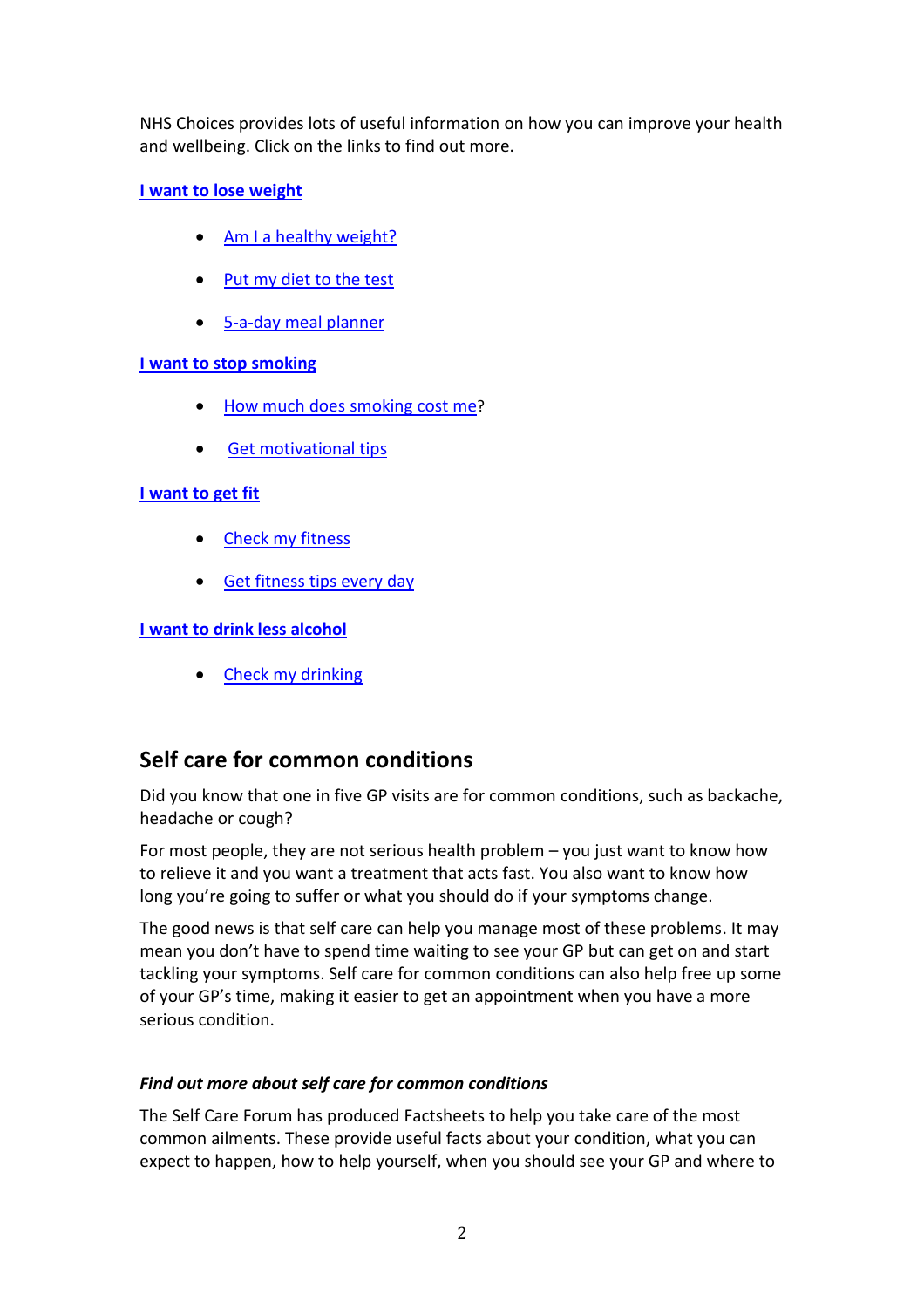find out more information. Research shows people using these Factsheets felt more able to manage their common condition.

Click on the link for the Factsheet you need:

- [Low back pain](http://www.selfcareforum.org/wp-content/uploads/2013/04/1-Back-Pain.pdf)
- [Eczema](http://www.selfcareforum.org/wp-content/uploads/2013/04/2-Eczema.pdf)
- [Heartburn/indigestion](http://www.selfcareforum.org/wp-content/uploads/2013/04/3-Heartburn-and-indigestion.pdf)
- Childre[n's fever](http://www.selfcareforum.org/wp-content/uploads/2013/04/4-Fever-in-Children.pdf)
- **[Constipation](http://www.selfcareforum.org/wp-content/uploads/2013/04/5-Constipation.pdf)**
- [Headache/migraine](http://www.selfcareforum.org/wp-content/uploads/2013/04/6-Headache.pdf)
- [Cough \(adults\)](http://www.selfcareforum.org/wp-content/uploads/2013/04/7-Cough.pdf)
- [Acne](http://www.selfcareforum.org/wp-content/uploads/2013/04/8-Acne.pdf)
- [Sprains and strains](http://www.selfcareforum.org/wp-content/uploads/2013/04/9-Sprains-and-strains.pdf)
- [Sore throat](http://www.selfcareforum.org/wp-content/uploads/2013/04/10-Sore-Throat.pdf)

For information on other common conditions, visit the [NHS Choices](http://www.nhs.uk/Pages/HomePage.aspx) or [Patient UK](http://www.patient.co.uk/) websites. If you are not sure about your symptoms, click here for the **NHS Choices** [symptom checker](http://www.nhs.uk/nhsdirect/Pages/Symptoms.aspx) where you can get advice on what to do next.

If you need more advice or you are unsure what the right thing for you to do is, ask your pharmacist for advice or call the surgery to speak to a doctor or make an appointment to discuss your problem further.

### **Self care for long-term conditions**

Did you know that if you are living with a long-term condition, you will spend, on average, six hours a year with a healthcare professional and the remaining 8,754 hours managing your health for yourself?

Living with a long-term condition brings challenges and it's important to have the confidence, support and information to manage your health. Self care can help you make the most of living with your condition, rather than avoiding or missing out on things because of it. Self care puts you in control.

Research shows that people with long-term conditions who take more control of their health feel more able to cope with their health problem, have better pain management, fewer flare ups and more energy.

We are committed to helping you live your life with a long-term condition. That's why we run services where you can get advice on the following conditions: [to be amended to reflect local practice services]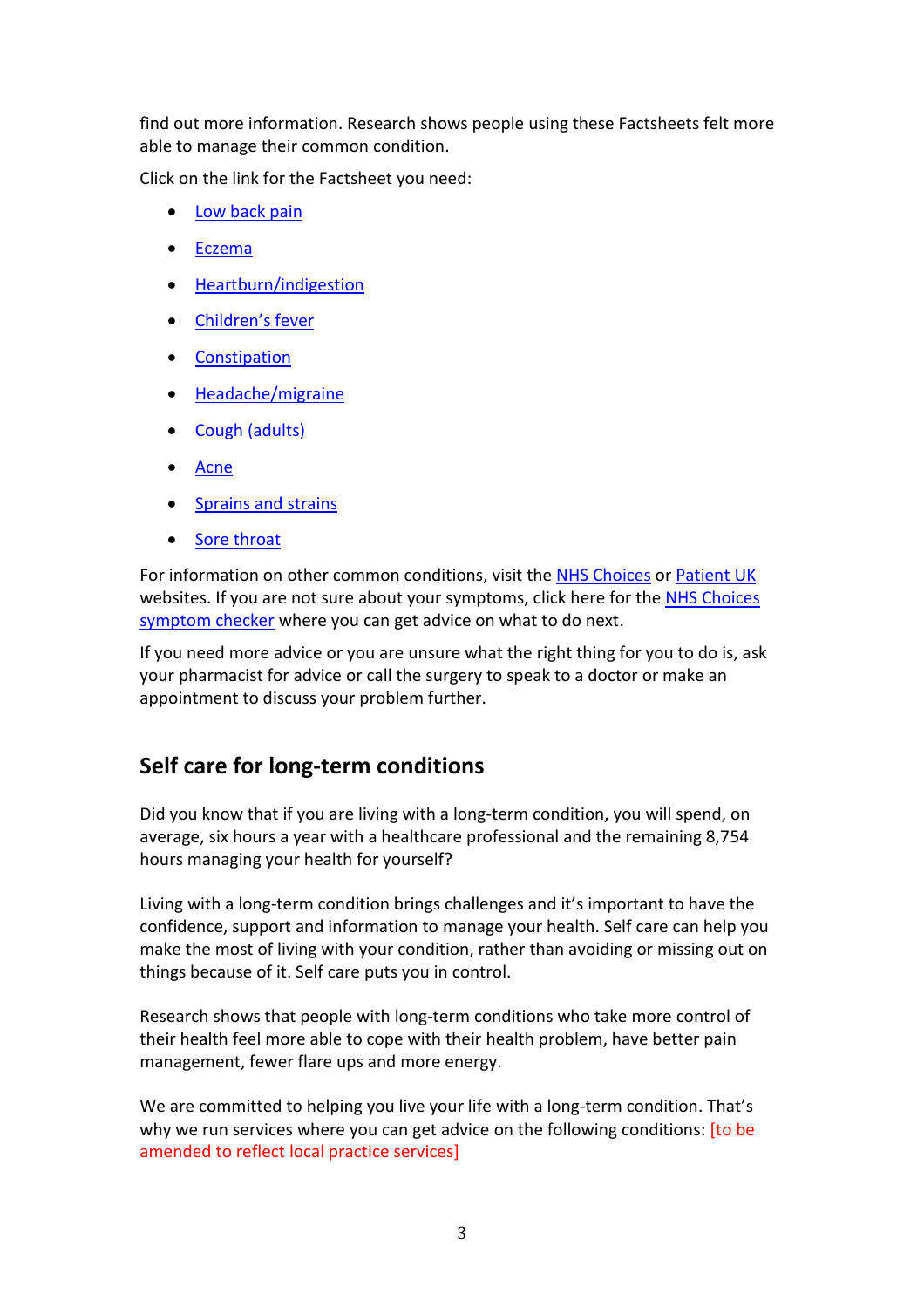- Asthma
- Diabetes
- Chronic conditions

We will also work in partnership with you to create the right care plan for your needs. It's important to think about what you want from a care plan – it can help if you know what you want to discuss with your GP. NHS Choices suggests some questions you could ask:

- Where can I find out about [self help courses](http://www.nhs.uk/Planners/Yourhealth/Pages/Takeacourse.aspx) for people who have long-term conditions?
- I want to find out more about my condition. What are the best places to do this?
- Is there any new equipment that might help me manage day-to-day. If so, how do I get it?
- How do I meet other people who have the same condition as me? Is there a local or national support group?
- Are there any lifestyle changes **I** should make to help my health, such as giving up smoking, avoiding certain foods, or doing more of a certain type of exercise?
- What are the results of my tests and what do they mean for me?
- What happens next?
- What can I do?
- What can the doctor do?

#### *Tips for living with a long-term condition*

NHS Choices has created some practical tips on living with a long-term condition. To download a leaflet that explains these in more detail, [click here:](http://www.nhs.uk/Planners/Yourhealth/Documents/Self%20Care%20Toolkit%20Booklet%20-%20Oct%2010%20-%20READ.pdf)

- 1. Accept you have a persistent health condition...and then begin to move on
- 2. Get involved building a support team
- 3. Pacing pacing your daily activities
- 4. Learn to prioritise and plan your days
- 5. Setting goals/action plans
- 6. Being patient with yourself
- 7. Learn relaxation skills
- 8. Exercise
- 9. Keep a diary and track your progress
- 10. Have a plan for set-backs